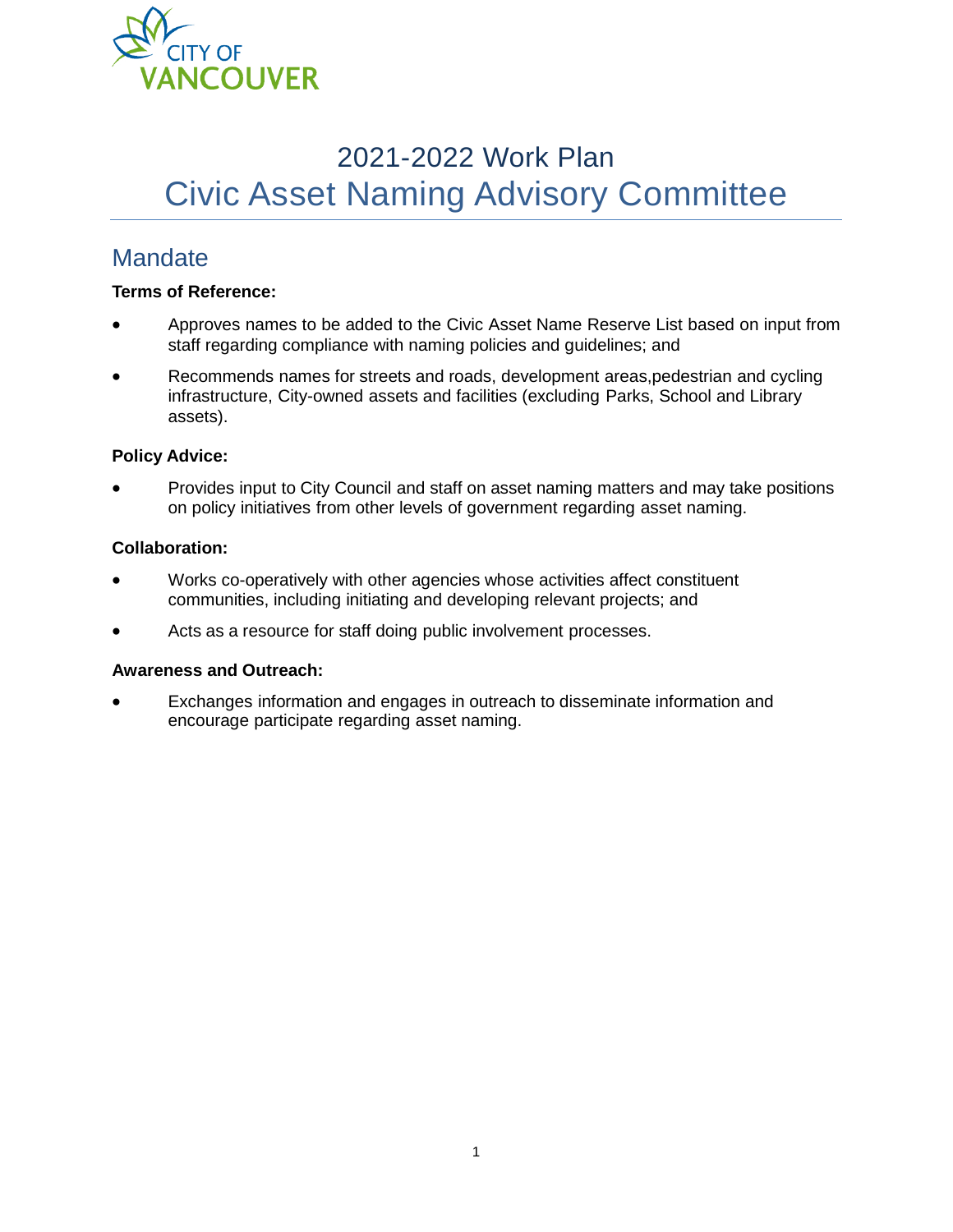

### 2021-2022 Objectives

#### **Committee Purpose:**

To focus on connecting with the Community and building relationships to collect input and feedback. This allows Council and staff to gain a better understanding of the interests, priorities, and concerns in the community, and helps to guide better informed decision-making

**Objective 1:** Increase the proportion of civic assets named after under-recognized groups (including but not limited to women, people of colour, LGBTQ+, religious and cultural minorities) and ensure that the names chosen are connected to the specific area of the city where the asset is located.

By recognizing under-represented groups and connecting names to place, we can contribute to creating a civic naming landscape that increasingly reflects Vancouver's diversity and is connected to the city's history.

**Objective 2:** Work towards understanding the appropriate approach and protocols for Indigenous naming of civic assets.

By having a better understanding of how to approach Indigenous naming, we can ensure that Indigenous names are represented among the City of Vancouver's civic assets and contribute to Vancouver being a City of Reconciliation.

**Objective 3:** Create a list of problematic names of civic assets and explore the feasibility of developing a framework for addressing these names through renaming, educational signage or other remedies.

By identifying problematic names and finding ways to address them, we can provide policy input to City Council and staff with the potential for collaboration with other advisory committees.

**Objective 4:** Develop cut lines for new and existing street names that allow residents to learn more about the person or thing that the street was named after.

By including information about the street name in the cut line, we can educate residents about the name's significance, further commemorate the street's namesake and foster a sense of civic pride.

**Objective 5:** Assist with the review and improvement of the advisory body system.

By helping to improve the advisory body system, we can ensure that our committee and its members have the appropriate amount of training, support and resources that they need in order to effectively carry out the committee's mandate.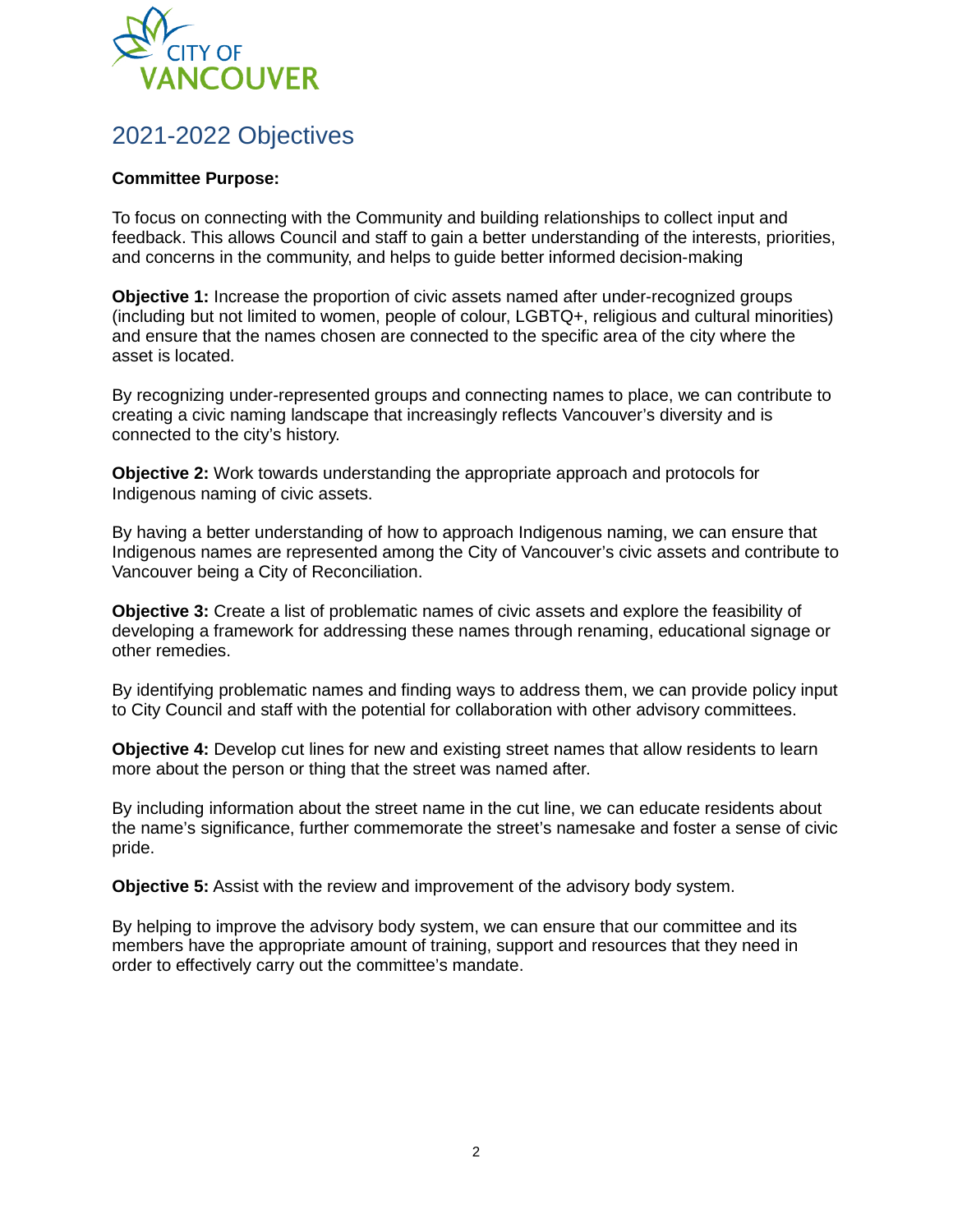

## Action Plan

| Timeline                                                                                                                                                                                                                                                                                                  | <b>Action Items</b>                                                                                                                                                                          | <b>Committee Resources</b>                                                                                                     | <b>Expected Outcomes</b>                                                                                                                                                            | Partners/Stakeholders                                                                                                               |  |  |  |
|-----------------------------------------------------------------------------------------------------------------------------------------------------------------------------------------------------------------------------------------------------------------------------------------------------------|----------------------------------------------------------------------------------------------------------------------------------------------------------------------------------------------|--------------------------------------------------------------------------------------------------------------------------------|-------------------------------------------------------------------------------------------------------------------------------------------------------------------------------------|-------------------------------------------------------------------------------------------------------------------------------------|--|--|--|
| Identify target start<br>and completion<br>dates.                                                                                                                                                                                                                                                         | Identify specific action items integral<br>to accomplish the stated objective.                                                                                                               | Identify working groups,<br>subcommittees, and/or committee<br>member(s) responsible to lead the<br>objective, as appropriate. | Outline expected achievements and<br>deliverables from each action item.<br>Ideally, these are measurable<br>indicators of success which can be<br>reported through annual reports. | Identify opportunities or needs to<br>collaborate with groups /<br>organizations within or outside of<br>the City (ex. City staff). |  |  |  |
| Objective 1: Increase the proportion of civic assets named after under-recognized groups (including but not limited to women, people of colour, LGBTQ+, religious and<br>cultural minorities) and ensure that the names chosen are connected to the specific area of the city where the asset is located. |                                                                                                                                                                                              |                                                                                                                                |                                                                                                                                                                                     |                                                                                                                                     |  |  |  |
| $7/26/2021 -$<br>10/31/2022                                                                                                                                                                                                                                                                               | Continue to review, research and<br>select names that reflect the<br>diversity of Vancouver.                                                                                                 | All committee members                                                                                                          | The names chosen by the committee<br>are diverse and representative.                                                                                                                | Cultural and religious<br>organizations as well as specific<br>community groups                                                     |  |  |  |
| $7/26/2021 -$<br>10/31/2022                                                                                                                                                                                                                                                                               | Carefully review name suggestions<br>from the public before including<br>them on the reserve or reference<br>lists.                                                                          | All committee members                                                                                                          | Name suggestions from the public that<br>are added to the reserve/reference list<br>align with this objective.                                                                      | Members of the public                                                                                                               |  |  |  |
| Objective 2: Work towards understanding the appropriate approach and protocols for Indigenous naming of civic assets.                                                                                                                                                                                     |                                                                                                                                                                                              |                                                                                                                                |                                                                                                                                                                                     |                                                                                                                                     |  |  |  |
| $7/26/2021 -$<br>10/31/2022                                                                                                                                                                                                                                                                               | Investigate, through our committee<br>liaisons, the proper way to approach<br>Indigenous naming; find out how<br>other groups (e.g. the Park Board)<br>have approached Indigenous<br>naming. | All committee members                                                                                                          | Progress on the development of<br>protocols for Indigenous naming of<br>civic assets.                                                                                               | Council, Park Board and staff<br>liaisons; City of Vancouver's<br>Indigenous relations office                                       |  |  |  |
| $7/26/2021 -$<br>11/22/2021                                                                                                                                                                                                                                                                               | Reach out to and potentially work<br>with the Task Force on<br>Implementing UNDRIP in the City of<br>Vancouver to develop protocols for<br>Indigenous naming.                                | Chair                                                                                                                          | Correspondence between the<br>committee and the Task Force.                                                                                                                         | <b>Task Force Co-Chairs (Christine</b><br>Boyle, Khelsilem); Council<br>liaisons                                                    |  |  |  |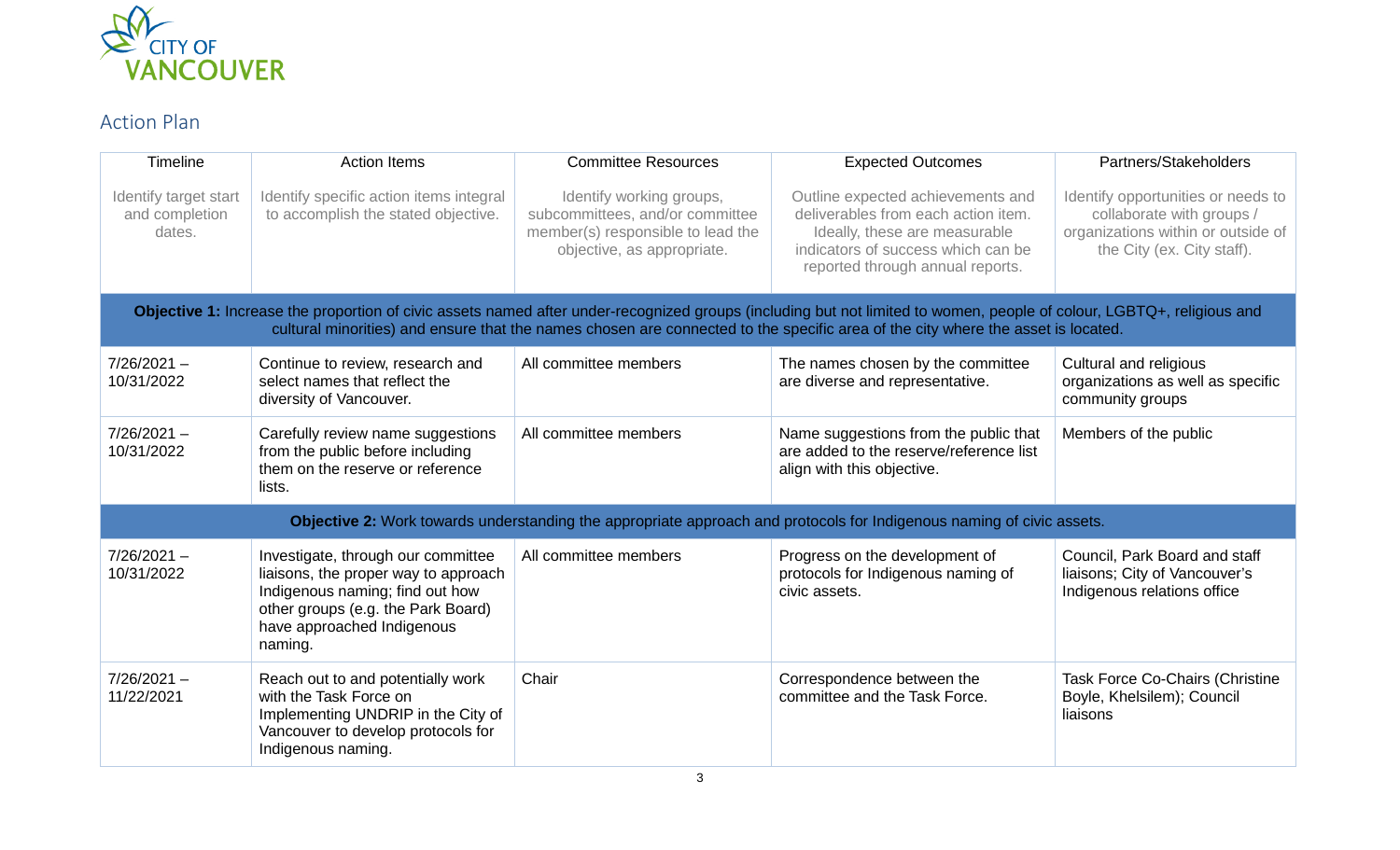

| Timeline                                                                                                                                                                                                     | <b>Action Items</b>                                                                                                                                             | <b>Committee Resources</b>                                                                                                     | <b>Expected Outcomes</b>                                                                                                                                                            | Partners/Stakeholders                                                                                                               |  |  |  |
|--------------------------------------------------------------------------------------------------------------------------------------------------------------------------------------------------------------|-----------------------------------------------------------------------------------------------------------------------------------------------------------------|--------------------------------------------------------------------------------------------------------------------------------|-------------------------------------------------------------------------------------------------------------------------------------------------------------------------------------|-------------------------------------------------------------------------------------------------------------------------------------|--|--|--|
| Identify target start<br>and completion<br>dates.                                                                                                                                                            | Identify specific action items integral<br>to accomplish the stated objective.                                                                                  | Identify working groups,<br>subcommittees, and/or committee<br>member(s) responsible to lead the<br>objective, as appropriate. | Outline expected achievements and<br>deliverables from each action item.<br>Ideally, these are measurable<br>indicators of success which can be<br>reported through annual reports. | Identify opportunities or needs to<br>collaborate with groups /<br>organizations within or outside of<br>the City (ex. City staff). |  |  |  |
| $7/26/2021 -$<br>10/31/2022                                                                                                                                                                                  | Support the renaming of Trutch<br>Street as directed by Council and in<br>collaboration with the Musqueam<br>Indian Band.                                       | All committee members                                                                                                          | The successful renaming of Trutch<br>Street; a precedent for how to<br>approach Indigenous naming in the<br>future                                                                  | Council liaisons; Musqueam<br><b>Indian Band</b>                                                                                    |  |  |  |
| Objective 3: Create a list of problematic names of civic assets and explore the feasibility of developing a framework for addressing these names through renaming,<br>educational signage or other remedies. |                                                                                                                                                                 |                                                                                                                                |                                                                                                                                                                                     |                                                                                                                                     |  |  |  |
| $7/26/2021 -$<br>10/31/2022                                                                                                                                                                                  | Create a list of problematic names<br>of civic assets.                                                                                                          | All committee members, with the<br>potential for certain committee<br>members to take a lead role.                             | A list of problematic names of civic<br>assets.                                                                                                                                     | Other advisory committees,<br>community groups, members of<br>the public                                                            |  |  |  |
| $7/26/2021 -$<br>10/31/2022                                                                                                                                                                                  | Research potential strategies for<br>addressing problematic names, with<br>equity in mind (currently only<br>property owners can approve a<br>street renaming). | All committee members, with the<br>potential for certain committee<br>members to take a lead role                              | A better understanding of the feasibility<br>of various strategies to address<br>problematic names.                                                                                 | Council liaisons, City staff                                                                                                        |  |  |  |
| $7/26/2021 -$<br>10/31/2022                                                                                                                                                                                  | Support the renaming of Trutch<br>Street as directed by Council and in<br>collaboration with the Musqueam<br>Indian Band.                                       | All committee members                                                                                                          | The successful renaming of Trutch<br>Street; a precedent for how to<br>approach address problematic names<br>of civic assets in the future                                          | Council liaisons, City staff,<br>Musqueam Indian Band                                                                               |  |  |  |